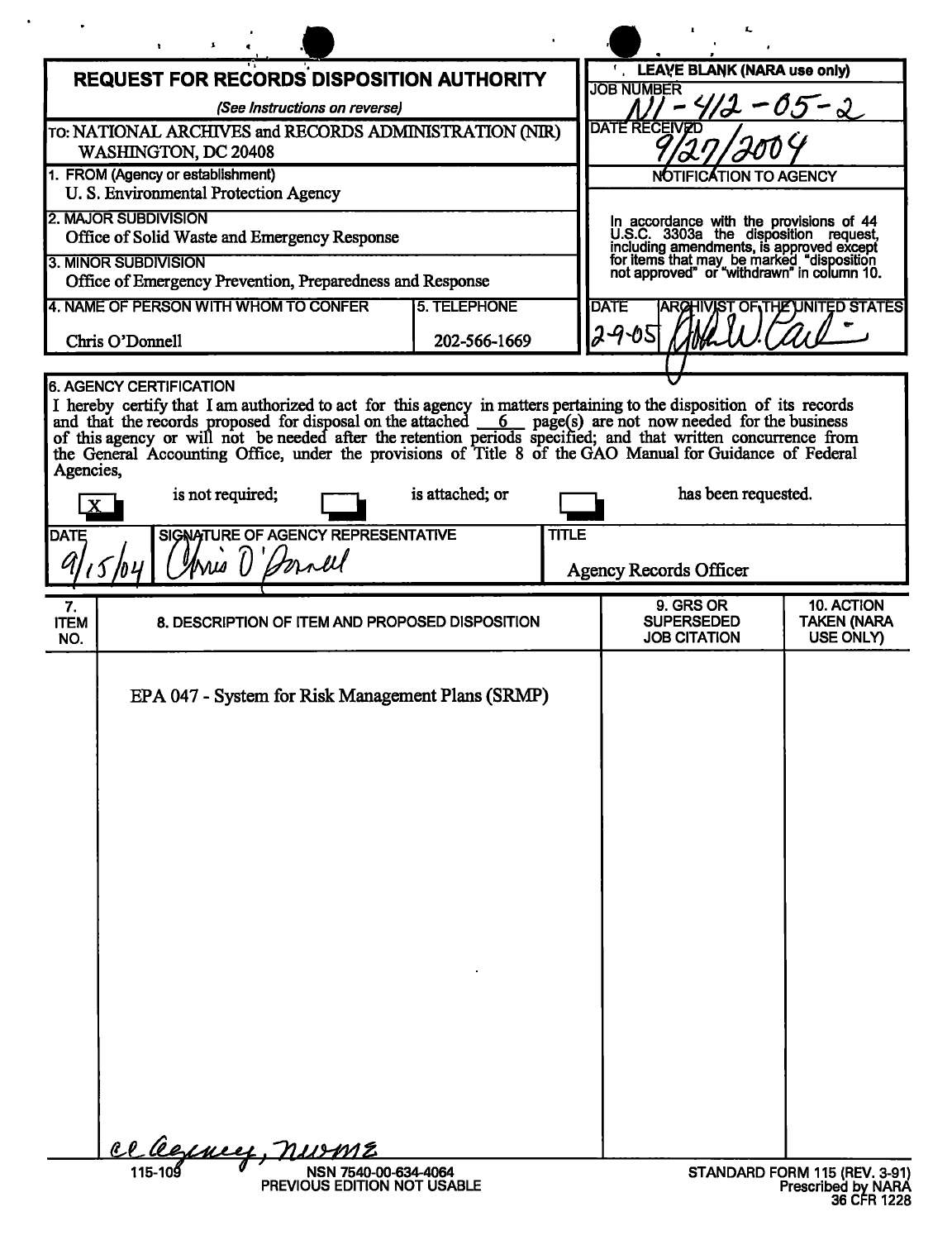# **EPA Records Schedule 0047**

Status: Final, 12/31/2015

Title: System for Risk Management Plans (SRMP)

Program: Emergency Prevention, Preparedness and Response

Applicability: Agency-wide

Function: 108 - Environmental Management

## NARA Disposal Authority:

• Nl-412-05-2

## Description:

The System for Risk Management Plans (SRMP) is a major application system hosted within the EPA Central Data Exchange (CDX). SRMP is composed of multiple subsystems that process, display, maintain, and report risk management plan information submitted by facilities in accordance with the Clean Air Act (CAA), Section 112(r). RMP regulated facilities are to develop risk management programs which will prevent and minimize consequences of accidental releases of certain hazardous chemicals that could harm public health and the environment.

Facilities submit RMPs every five years, or more frequently per 40 CFR Part 68. RMPs consist of the submitter's registration; an executive summary providing a description of the submitter's activities as they relate to covered processes and program elements; graphics files that supplement required textual information; and data elements that address compliance with each of the-rule elements.

The SRMP major application system is comprised of the following subsystems.

RMP\*eSubmit online software enables facilities to prepare, validate, certify, and submit RMPs to EPA in a secure, electronic format. This application may also be used by the RMP Reporting Center to electronically enter RMPs that were submitted by facilities to EPA in paper format and to generate associated notification letters.

RMP\* Administration includes the database in which RMPs are stored and various utilities for: entering tracking information for RMP-related mail, maintaining RMP Datasets, maintaining users who may download the datasets via RMP Download Dataset; maintaining RMP\*Info users, generating management reports, maintaining EPA Facility IDs, and de-registering facilities and marking facilities administratively closed.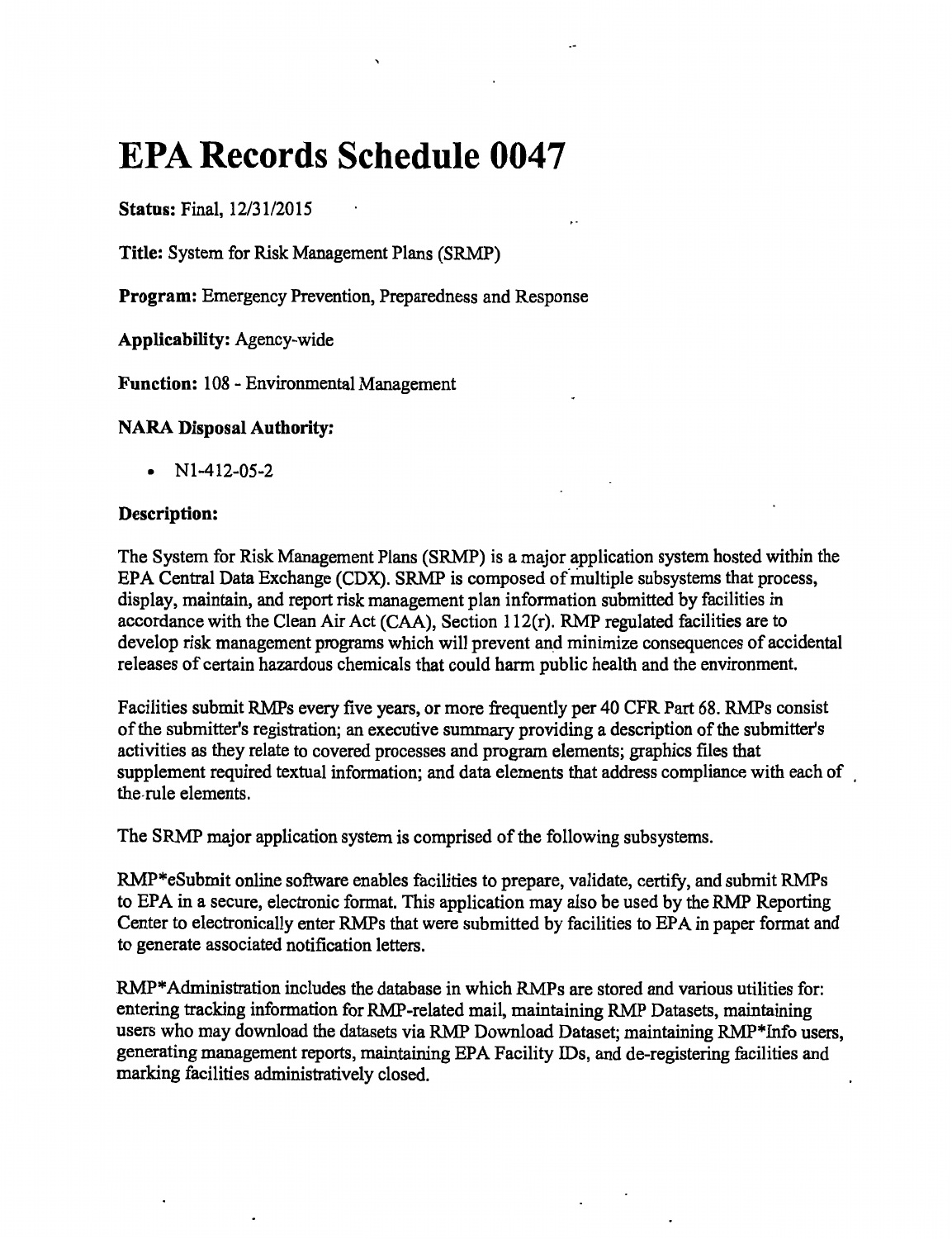RMP\*Info provides authorized users (known as "covered persons") with the ability to query, view, and print RMPs and generate RMP-related reports. A non-sensitive version of the application (RMP\*Info) allows users to view RMP data with the sensitive Offsite Consequence Analysis (OCA) data redacted. RMP\*lnfo OCA allows covered persons to view all RMP data fields.

RMP\*Review enables users to analyze complete RMPs including the processing data added at the RMP Reporting Center and audit and user-defined-field data that they enter. Non-covered persons can use RMP\*Review with the sensitive data omitted. RMP\*Review is the only RMP subsystem that is still implemented as a standalone desktop application (MS Access).

RMP\*Comp is used by facilities to calculate worse case and alternative release scenarios for flammable and toxic substances. This application is publicly accessible without a login.

RMP Download Dataset is used by covered persons to electronically download RMP Datasets. These datasets may be viewed by users using MS Access or the RMP\*Review application.

RMPREPORT is a data flow that was created in 2015 to support secure RMP data exchange to EPA-approved nodes. This flow was deployed to the production environment in the summer of 2015.

The RMPs as originally submitted to EPA and records for carrying out the RMP program by the implementing agencies are scheduled separately. Electronic copies of submitted RMP information (including all RMP sections, the Executive Summary, and graphics) are maintained in the RMP\* Administration database.

Output and reports from the system are used by EPA, other federal agencies, states and local government officials, including emergency personnel, industry, academia, the media, and the public. EPA uses the data for risk assessment, compliance, emergency response, analysis of national trends in accident prevention and chemical process safety, vulnerability analysis, and related activities. Other federal agencies, as well as state and local governments, have turned to the database for counterterrorism analysis and other activities.

#### Disposition Instructions:

Item a: (Reserved)

Item b: (Reserved)

Item c: RMP\* Administration electronic data

NARA Disposal Authority: Nl-412-05-2c

- Permanent
- Close file when program discontinued or no longer needed for current agency business, whichever is longer.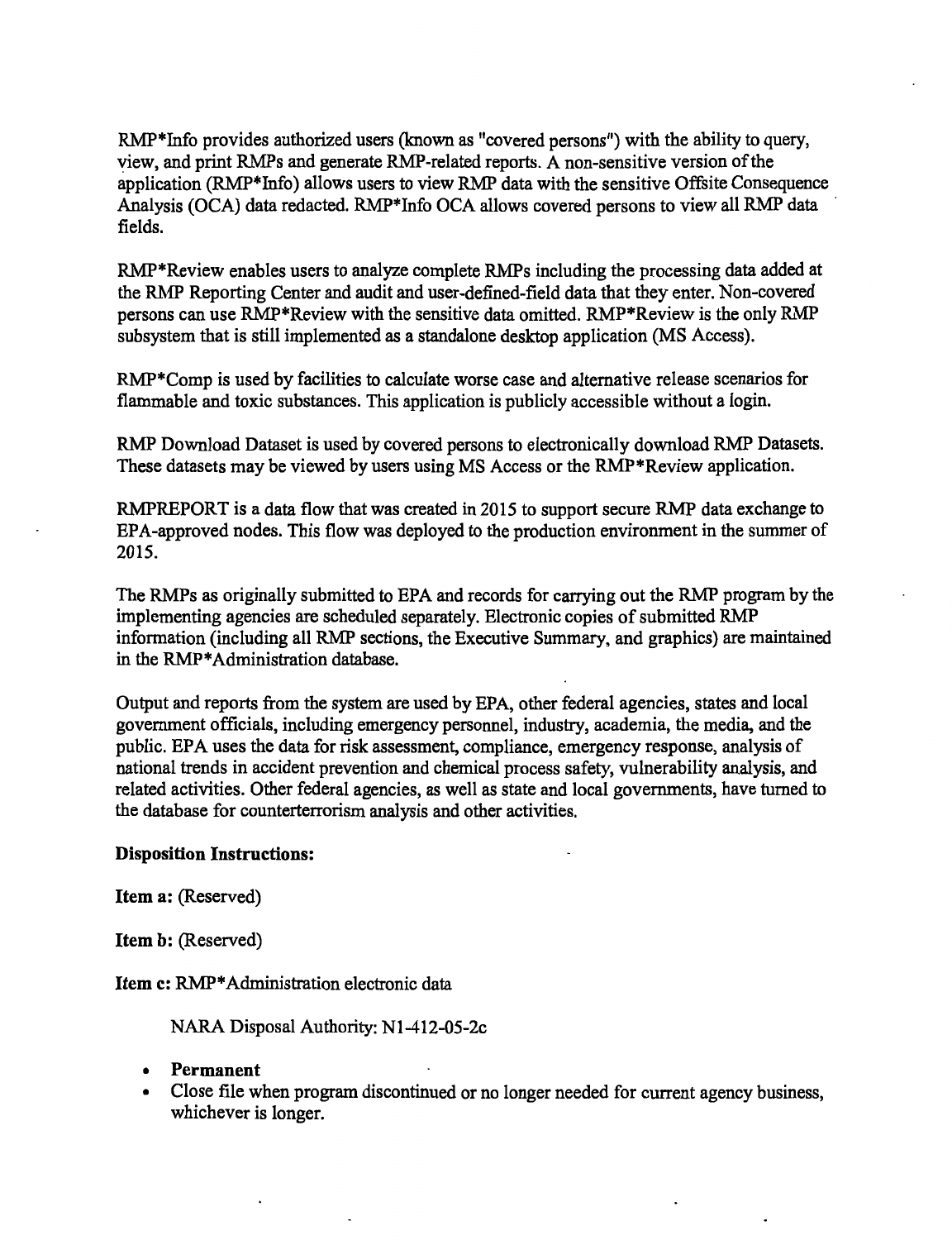• Transfer the data to the National Archives after file closure, as specified in 36 CFR 1235.44-1235.50 or standards applicable at the time.

Item d: (Reserved)

Item e: (Reserved)

Item f: (Reserved)

Item g: All other electronic data

NARA Disposal Authority: Nl-412-05-2g

- Disposable
- Close file when superseded.
- Delete after file closure.

Item h: (Reserved)

Item i: (Reserved)

#### Guidance:

Media neutral -This schedule authorizes the disposition of the record copy in any media (media neutral). However, if the format (e.g., electronic) of permanent records is specified in a records schedule approved by NARA, the records are to be transferred to the National Archives in accordance with NARA standards at the time of transfer. If the record copy is created in electronic format or digitized (e.g., imaged) and maintained electronically (e.g., Data on Aquatic Resources Tracking for Effective Regulation (DARTER) maintained in the Office of Water), the electronic records must be retrievable and usable for as long as needed to conduct Agency business and to meet NARA-approved disposition to comply with 36 CFR Sections 1236.10, 1236.12, 1236.14, and 1236.20. Retention and disposition requirements for the various components of electronic systems (e.g., software, input, output, system documentation) are covered in schedule 1012, Information and Technology Management. In addition to 36 CFR 1236, see "Basic Requirements of an Electronic Recordkeeping System at EPA" on the EPA records intranet site [http://intranet.epa.gov/records/tools/erks.html].

Sensitive information - When records are due for destruction according to the disposition instructions, records containing sensitive information (e.g., confidential business information (CBI), personally identifiable information (PII), offsite consequence analysis (OCA)) must be shredded or otherwise definitively destroyed to protect confidentiality.

OLEM headquarters, through the RMP Reporting Center, is responsible for the original RMPs that were submitted on disk/diskette or in paper format and data in the CDX, as well as the record copy of all software and software documentation. The implementing agencies will manage the records they use for implementing the program, etc. The original RMPs which may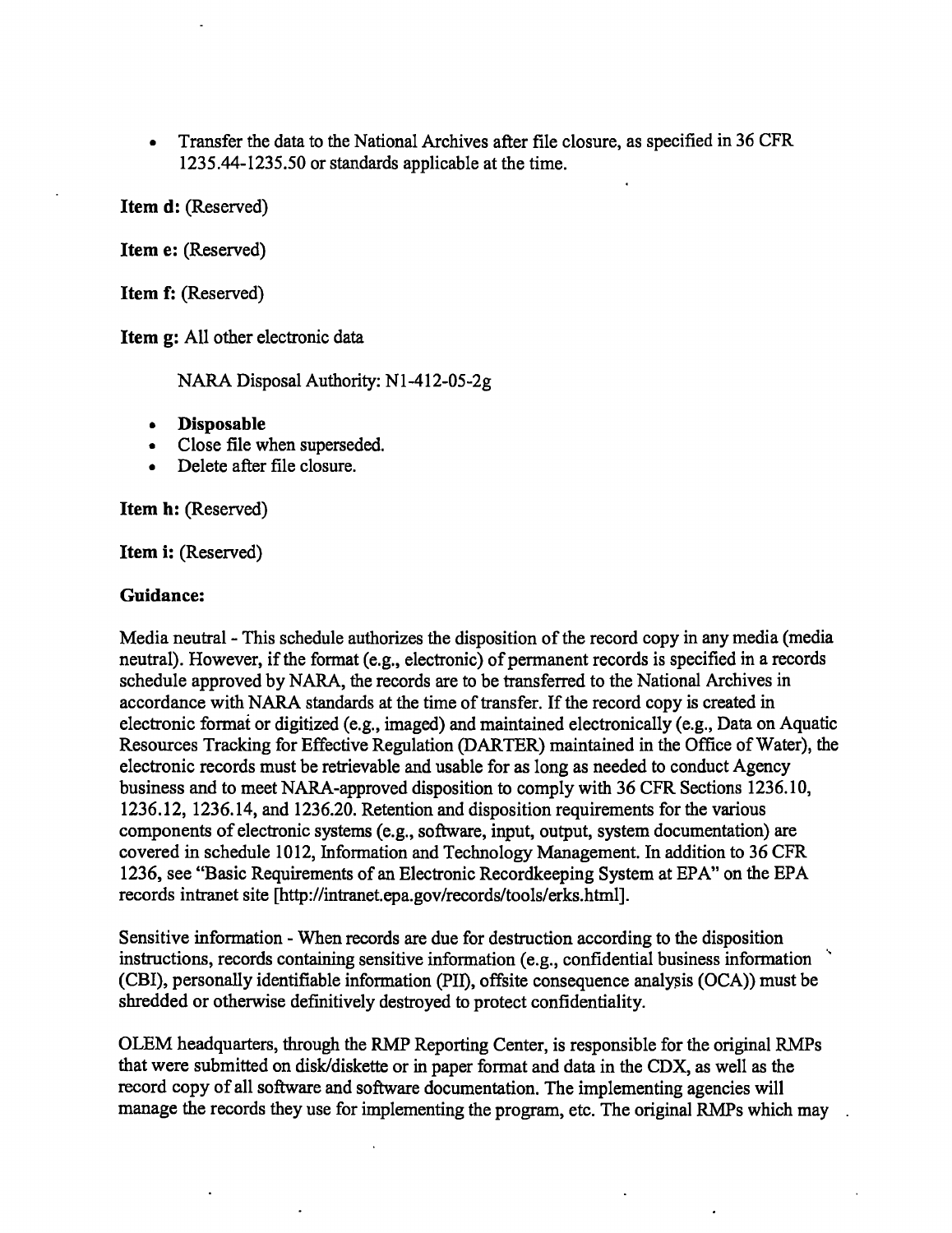have been submitted by facilities and the RMP implementation-related records managed by the implementing agencies are all covered by schedule 1035, item c. By default, EPA regions are the RMP implementing agencies.

States can choose to take delegation of this program, and if so, they become the implementing agency. If the state is the implementing agency, they are responsible for the program records. Records related to EPA oversight of the state program are covered by schedule 1016, item c.

Electronic software program - The electronic software program, formerly item a, is to be kept as long as needed to ensure access to, and use of, the electronic records throughout the authorized retention period to comply with 36 CFR Sections 1236.10, 1236.12, 1236.14, and 1236.20. NARA regulations require that electronic records be retrievable and usable for as long as needed to conduct agency business and to meet NARA-approved disposition, and is covered by schedule 1012, item e.

Input - Input, formerly item b, is covered by schedule 1012, item e.

RMP\* Administration - Item c for RMP\* Administration includes the Executive Summary (formerly RMP\*Maintain Executive Summary), the electronic data (formerly item d), RMP\*Maintain data), and the graphics (formerly item e, RMP\*Maintain Graphics). Data formerly contained in RMP\*Maintain has been migrated to the RMP database that is currently in use.

RMP\*Review audit and user-defined data - Recipients of the data can use RMP\*ReviewAdmin to enter audit and user-defined data, formerly item f, into their databases and are therefore responsible for the management of it.

Output and reports - For disposition of output and reports, formerly item h, refer to the records schedule for the activity supported by the output and reports. Follow the disposition instructions for the applicable records schedule item. If more than one records schedule or item applies, follow the disposition instructions with the later date.

System documentation - Supporting or system documentation, including system development documentation, formerly item i, refers to those records necessary to document how the system captures, manipulates and outputs data. System documentation is transferred to the National Archives along with the electronic data. Disposition of system documentation is covered by schedule 1012, item a.

Related schedules - The CDX is covered by schedule 0097.

## Reasons for Disposition:

The following changes were made in the 11/30/2015 version:

- Revised the schedule description.
- Deleted items a, b, h and i which are covered by other schedules.